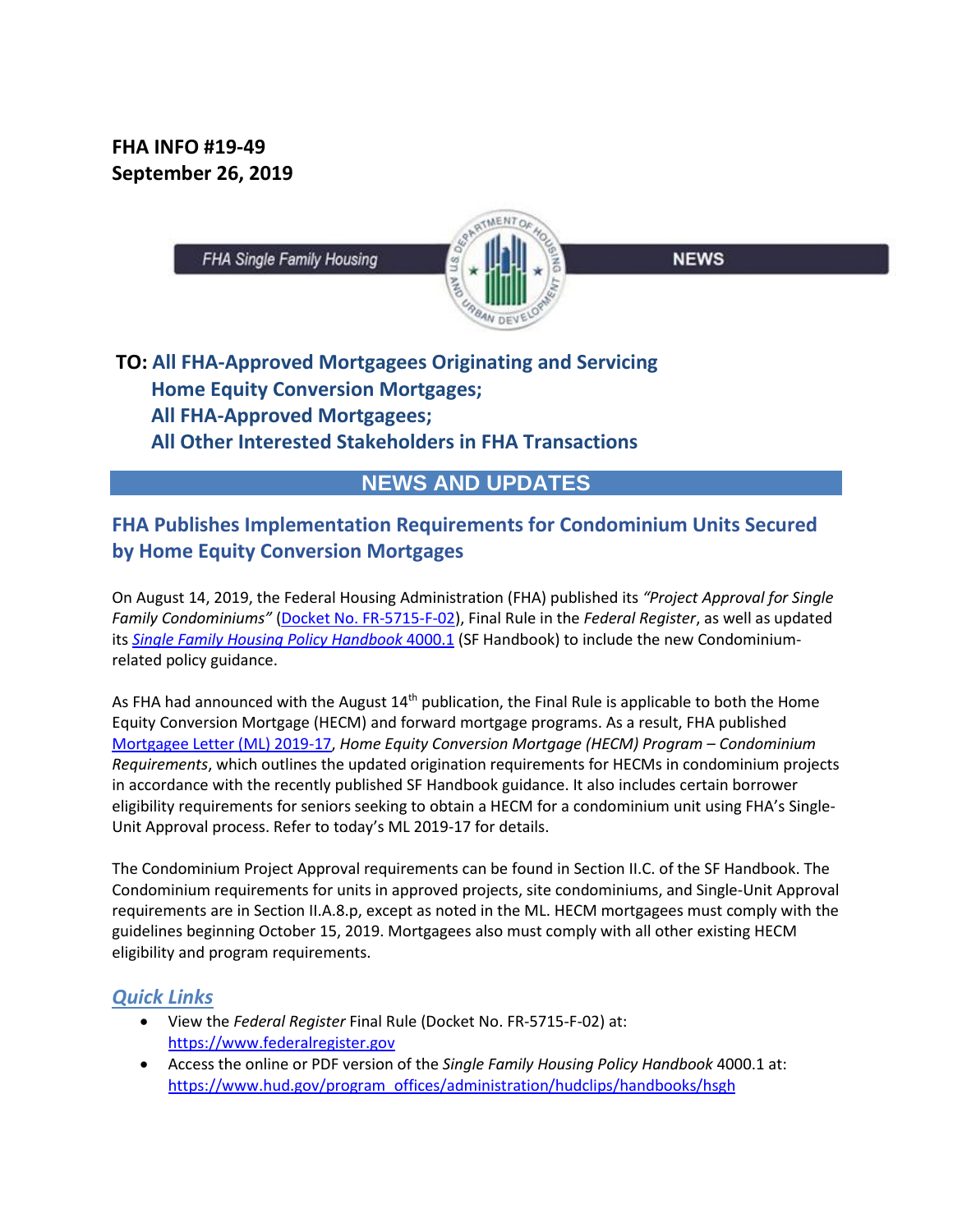View current and archived Mortgagee Letters at: https://www.hud.gov/program\_offices/administration/hudclips/letters/mortgagee

#### *Resources*

Contact the FHA Resource Center:

- Visit our online knowledge base to obtain answers to frequently asked questions 24/7 at: www.hud.gov/answers.
- E-mail the FHA Resource Center at: answers@hud.gov. Emails and phone messages will be responded to during normal hours of operation, 8:00 AM to 8:00 PM (Eastern), Monday through Friday on all non-Federal holidays.
- Call 1-800-CALLFHA (1-800-225-5342). Persons with hearing or speech impairments may reach this number by calling the Federal Relay Service at 1-800-877-8339.

| <b>FHA INFO Archives:</b>                     | Visit the <b>FHA INFO Archives</b> to access FHA INFO messages issued<br>from 2012 to the present. |                                          |
|-----------------------------------------------|----------------------------------------------------------------------------------------------------|------------------------------------------|
|                                               |                                                                                                    |                                          |
| Subscribe/Unsubscribe<br><b>Instructions:</b> | To subscribe to the Single Family FHA INFO mailing list you can use                                |                                          |
|                                               | this link: FHA INFO or send a request by email to: answers@hud.gov                                 |                                          |
|                                               | Bulk subscriptions: To sign up your entire office or a large group,                                |                                          |
|                                               | send the list of email addresses (in the format below) to:                                         |                                          |
|                                               | answers@hud.gov                                                                                    |                                          |
|                                               | aaa@xyz.com                                                                                        |                                          |
|                                               | bbb@xyz.com                                                                                        |                                          |
|                                               | ccc@xyz.com                                                                                        |                                          |
|                                               | To Unsubscribe follow the unsubscribe instructions on that page.                                   |                                          |
| <b>Resource Links:</b>                        | <b>FHA Archived Webinars</b>                                                                       | <b>Foreclosure Assistance</b>            |
|                                               | <b>Career Opportunities</b>                                                                        | <b>Grant Opportunities</b>               |
|                                               | <b>Contracting Opportunities</b>                                                                   | <b>HUD Homes - Property Listings</b>     |
|                                               | <b>Events &amp; Training</b>                                                                       | HUD.gov                                  |
|                                               | <b>FHA Forms</b>                                                                                   | <b>Making Home Affordable</b>            |
|                                               | <b>FHA Homeownership Centers</b>                                                                   | <b>Presidentially-Declared Major</b>     |
|                                               |                                                                                                    | <b>Disaster Areas</b>                    |
|                                               | <b>FHA Mortgagee Letters</b>                                                                       | <b>Visit our Single Family Home Page</b> |